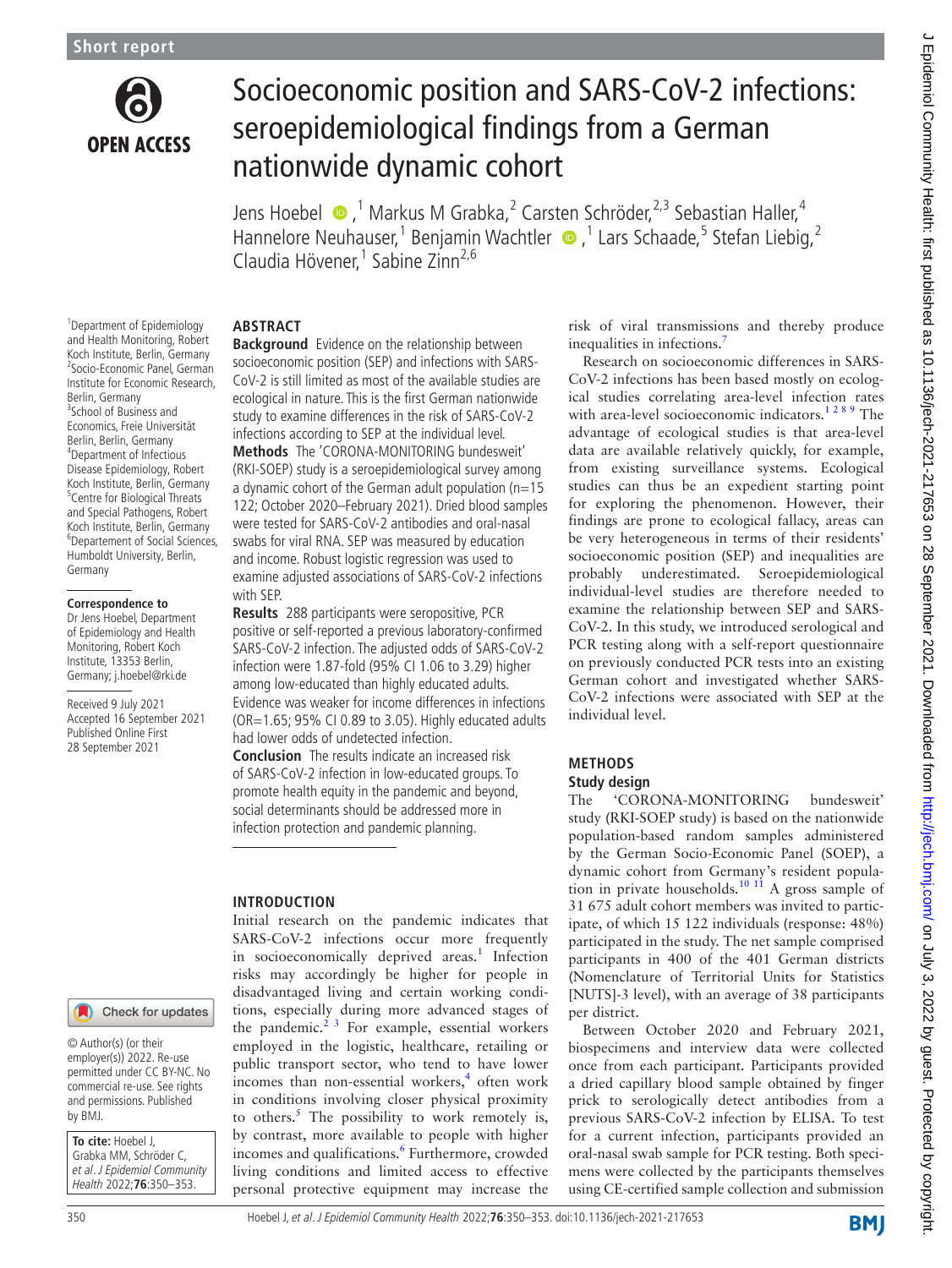kits sent by post along with written, pictorial and video instructions. A one-page paper questionnaire included questions on previous throat swab laboratory tests for SARS-CoV-2. Further details can be found in the study protocol. $^{11}$  $^{11}$  $^{11}$ 

#### **Measures and definitions**

We used three infection metrics based on combinations of the following: seropositivity for SARS-CoV-2 IgG antibodies from dried blood samples (Euroimmun SARS-CoV-2-S1 IgG-ELISA; cut-off adapted for dried blood spot testing: ratio  $\geq 0.94$ ,<sup>[12](#page-3-8)</sup> a positive SARS-CoV-2-PCR test result in the study and any self-reported SARS-CoV-2-positive throat swab laboratory test conducted prior to study participation. Cases were defined as those meeting at least one of these criteria (ie, if participants had missing data or were not positive on one criterion but were positive on another, they were considered as cases). Undetected infection with SARS-CoV-2 was defined as having tested seropositive or PCR-positive during the study but self-reported never having had a SARS-CoV-2-positive swab test before.

SEP was measured using participants' self-reported prepandemic (and hence exogenous) education and income from SOEP wave 2019 or the latest available from earlier waves. Using the CASMIN (Comparative Analysis of Social Mobility in Industrial Nations) educational classification, $13$  participants' highest school and vocational qualifications were classified into low (no, primary or low secondary education), middle (intermediate/high secondary education) and high (tertiary education). Equivalised current disposable household income was calculated using the OECD (Organisation for Economic Co-operation and Development)-modified equivalence scale and categorised into low (<60% of median), middle (60%−<150% of median) and high ( $\geq$ 150% of median).<sup>[14](#page-3-10)</sup>

## **Statistical analysis**

The prevalence of SARS-CoV-2 infections was estimated using weighting factors to compensate for sampling design and non-random non-response. The weighting factors result from complex non-response modelling at the person and household level and calibration of the sample to match the official German population statistics by age, sex, federal state, municipality size, household size and owner-occupied housing. Standard error (SE) estimation was performed using Stata's survey data commands (V.17.0, StataCorp LLC, College Station, Texas, USA) accounting for weighting and household clustering. Logistic regression models with household-clustered SEs were used to estimate odds ratios (ORs) for SARS-CoV-2 infections by SEP, adjusted for a set of covariates: age, sex, household size, migrant background, urban–rural residence, region (east/west), date of participation and dummy variables for missing values.

## **RESULTS**

Among the 15 122 participants aged 18–99 years, more than 80% participated in October and November 2020 (median participation date: 11 November 2020). Overall, 192 participants were seropositive, 51 were PCR positive and 146 self-reported having had a laboratory-confirmed SARS-CoV-2 infection before study participation [\(table](#page-1-0) 1). At least one of these criteria was met by 288 participants.

[Table](#page-2-0) 2 shows the prevalence and adjusted ORs for SARS-CoV-2 infection by SEP. Seropositivity, seropositivity or PCR positivity and a self-reported positive swab test were each most prevalent in the lowest education and income groups. After adjusting for covariates, low education remained associated with

<span id="page-1-0"></span>

| Characteristics of the study population (n=15 122)<br>Table 1                                                                     |          |        |  |  |
|-----------------------------------------------------------------------------------------------------------------------------------|----------|--------|--|--|
|                                                                                                                                   | n        | $\% *$ |  |  |
| Sex                                                                                                                               |          |        |  |  |
| Women                                                                                                                             | 8099     | 50.9   |  |  |
| Men                                                                                                                               | 7023     | 49.1   |  |  |
| Age group (years)                                                                                                                 |          |        |  |  |
| $18 - 34$                                                                                                                         | 2805     | 25.0   |  |  |
| $35 - 49$                                                                                                                         | 3553     | 22.7   |  |  |
| $50 - 64$                                                                                                                         | 4945     | 27.6   |  |  |
| $65 - 79$                                                                                                                         | 3126     | 18.4   |  |  |
| $80+$                                                                                                                             | 693      | 6.4    |  |  |
| <b>Education</b>                                                                                                                  |          |        |  |  |
| Low                                                                                                                               | 3267     | 31.0   |  |  |
| Middle                                                                                                                            | 6326     | 41.9   |  |  |
| High                                                                                                                              | 4916     | 27.1   |  |  |
| Missing                                                                                                                           | 613      |        |  |  |
| Income                                                                                                                            |          |        |  |  |
| <60% of median                                                                                                                    | 1524     | 15.2   |  |  |
| 60%-<150% of median                                                                                                               | 8406     | 57.6   |  |  |
| ≥150% of median                                                                                                                   | 5065     | 27.2   |  |  |
| <b>Missing</b>                                                                                                                    | 127      |        |  |  |
| Date of participation                                                                                                             |          |        |  |  |
| October 2020                                                                                                                      | 5532     | (36.6) |  |  |
| November 2020                                                                                                                     | 6748     | (44.6) |  |  |
| December 2020                                                                                                                     | 2090     | (13.8) |  |  |
| January 2021                                                                                                                      | 595      | (3.9)  |  |  |
| February 2021                                                                                                                     | 157      | (1.0)  |  |  |
| SARS-CoV-2 IgG antibodies                                                                                                         |          |        |  |  |
| Seropositive                                                                                                                      | 192      | 1.3    |  |  |
| Seronegative                                                                                                                      | 14 5 8 9 | 98.7   |  |  |
| <b>Missing</b>                                                                                                                    | 341      |        |  |  |
| SARS-CoV-2 RNA                                                                                                                    |          |        |  |  |
| PCR positive                                                                                                                      | 51       | 0.4    |  |  |
| PCR negative                                                                                                                      | 14 638   | 99.6   |  |  |
| Missing                                                                                                                           | 433      |        |  |  |
| Previously tested positive for SARS-CoV-2+                                                                                        |          |        |  |  |
| Yes                                                                                                                               | 146      | 1.1    |  |  |
| No                                                                                                                                | 14771    | 98.9   |  |  |
| <b>Missing</b>                                                                                                                    | 205      |        |  |  |
| *Weighted percentage (unweighted percentage in brackets).<br>tSelf-reported positive throat swab test before study participation. |          |        |  |  |

seropositivity and the combined infection indicator of measured seropositivity or PCR positivity. A previously detected infection with SARS-CoV-2 as indicated by a self-reported positive swab test prior to the study showed no consistent association with either education or income. When all three infection parameters were combined (seropositive/PCR positive or previously tested positive), the OR for SARS-CoV-2 infection was 1.87 fold higher in the low than high education group. Evidence was weaker for income differences in infections. With regard to undetected infections, highly educated adults had lower odds of being seropositive or PCR positive without previously having received a positive swab test result compared with adults with low as well as those with medium education, net of all covariates. The adjusted OR comparing high versus low/middle education was 0.45 (95% CI 0.22 to 0.93, *p=*0.031).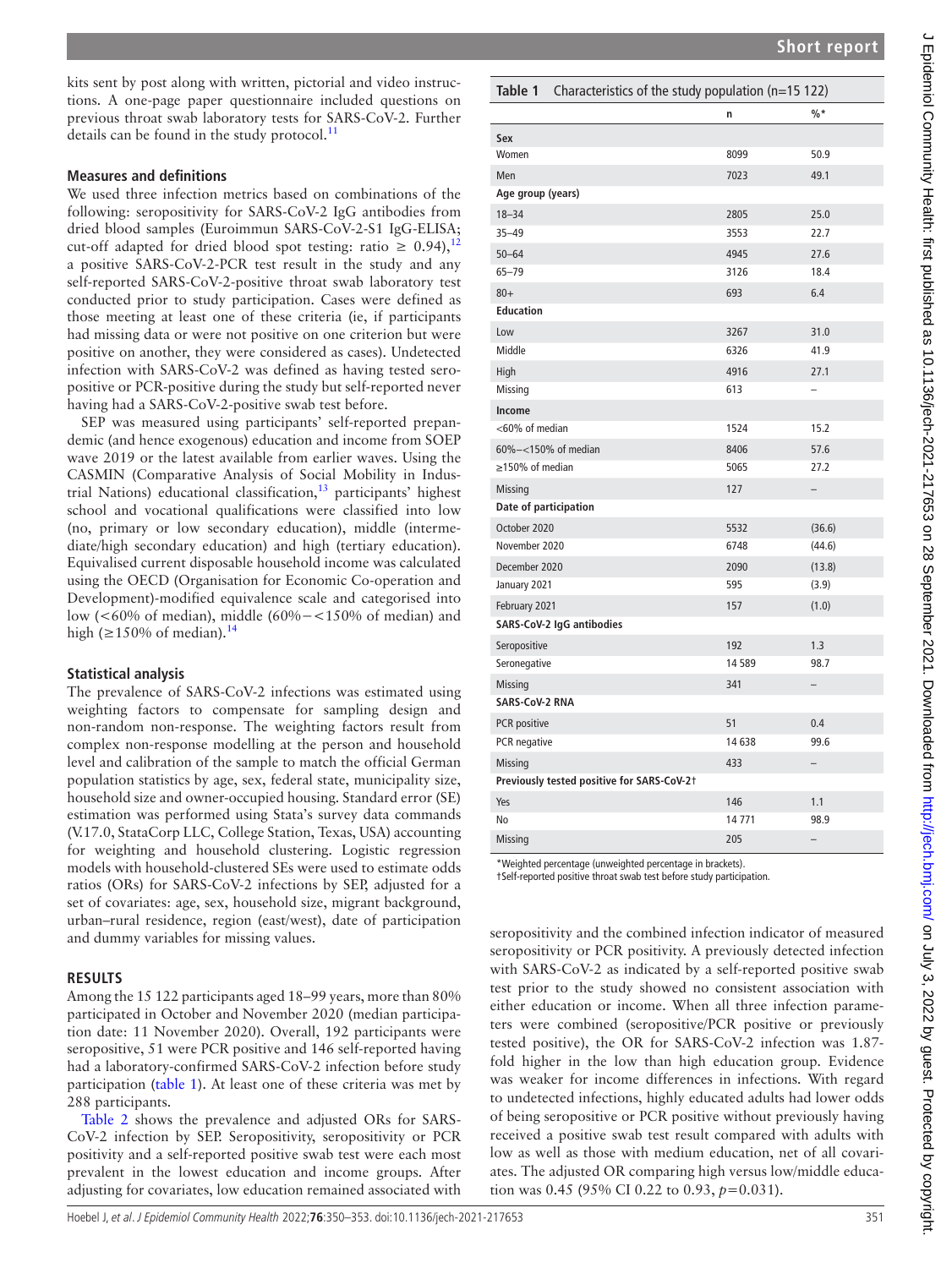<span id="page-2-0"></span>

| Table 2 SARS-CoV-2 infection by socioeconomic position among |
|--------------------------------------------------------------|
| adults in Germany, October 2020–February 2021                |

| aaano in ochhany,                                       | OCLODER LOLD TEDIOGRY LOL I                |                     |         |
|---------------------------------------------------------|--------------------------------------------|---------------------|---------|
|                                                         | % (95% CI)*                                | OR (95% CI)+        | p value |
| Seropositive                                            |                                            |                     |         |
| <b>Education</b>                                        |                                            |                     |         |
| Low                                                     | 1.80 (1.19 to 2.71)                        | 2.32 (1.18 to 4.53) | 0.014   |
| Middle                                                  | 0.98 (0.67 to 1.43)                        | 1.20 (0.69 to 2.08) | 0.527   |
| High                                                    | 1.01 (0.69 to 1.50)                        | Ref.                |         |
| Income                                                  |                                            |                     |         |
| <60% of median                                          | 2.04 (1.12 to 3.70)                        | 1.56 (0.77 to 3.17) | 0.220   |
| 60%-<150% of median                                     | 1.20 (0.87 to 1.66)                        | 1.02 (0.58 to 1.79) | 0.945   |
| $\geq$ 150% of median                                   | 1.02 (0.69 to 1.52)                        | Ref.                |         |
| Seropositive/PCR positive                               |                                            |                     |         |
| <b>Education</b>                                        |                                            |                     |         |
| Low                                                     | 2.05 (1.37 to 3.07)                        | 2.03 (1.10 to 3.75) | 0.024   |
| Middle                                                  | 1.46 (1.04 to 2.05)                        | 1.45 (0.89 to 2.37) | 0.140   |
| High                                                    | 1.21 (0.85 to 1.72)                        | Ref.                |         |
| Income                                                  |                                            |                     |         |
| <60% of median                                          | 2.69 (1.29 to 5.51)                        | 1.58 (0.77 to 3.26) | 0.213   |
| 60%-<150% of median                                     | 1.53 (1.15 to 2.04)                        | 1.09 (0.65 to 1.82) | 0.746   |
| $\geq$ 150% of median                                   | 1.18 (0.82 to 1.70)                        | Ref.                |         |
| Previously tested positive‡                             |                                            |                     |         |
| <b>Education</b>                                        |                                            |                     |         |
| Low                                                     | 1.39 (0.82 to 2.35)                        | 1.68 (0.76 to 3.69) | 0.197   |
| Middle                                                  | 0.84 (0.54 to 1.29)                        | 0.87 (0.43 to 1.76) | 0.694   |
| High                                                    | 1.17 (0.74 to 1.86)                        | Ref.                |         |
| Income                                                  |                                            |                     |         |
| <60% of median                                          |                                            | 1.42 (0.61 to 3.30) | 0.418   |
| 60%-<150% of median                                     | 1.99 (0.94 to 4.17)<br>0.98 (0.68 to 1.42) | 0.82 (0.40 to 1.69) | 0.596   |
|                                                         |                                            |                     |         |
| $\geq$ 150% of median                                   | 1.06 (0.59 to 1.88)                        | Ref.                |         |
| Seropositive/PCR positive or previously tested positive |                                            |                     |         |
| <b>Education</b>                                        |                                            |                     |         |
| Low                                                     | 2.44 (1.71 to 3.48)                        | 1.87 (1.06 to 3.29) | 0.029   |
| Middle                                                  | 1.78 (1.31 to 2.42)                        | 1.29 (0.78 to 2.14) | 0.315   |
| High                                                    | 1.68 (1.18 to 2.39)                        | Ref.                |         |
| Income                                                  |                                            |                     |         |
| <60% of median                                          | 3.64 (2.10 to 6.24)                        | 1.65 (0.89 to 3.05) | 0.112   |
| 60%-<150% of median                                     | 1.81 (1.39 to 2.33)                        | 0.95 (0.57 to 1.56) | 0.827   |
| >150% of median                                         | 1.63 (1.09 to 2.43)                        | Ref.                |         |
| <b>Undetected infection</b>                             |                                            |                     |         |
| <b>Education</b>                                        |                                            |                     |         |
| Low                                                     | 1.00 (0.60 to 1.66)                        | 2.17 (0.90 to 5.25) | 0.085   |
| Middle                                                  | 0.91 (0.58 to 1.43)                        | 2.27 (1.03 to 5.00) | 0.042   |
| High                                                    | 0.51 (0.29 to 0.89)                        | Ref.                |         |
| Income                                                  |                                            |                     |         |
| <60% of median                                          | 1.56 (0.75 to 3.24)                        | 1.77 (0.81 to 3.83) | 0.150   |
| 60%-<150% of median                                     | 0.77 (0.52 to 1.13)                        | 1.03 (0.54 to 1.96) | 0.855   |
| >150% of median                                         | 0.64 (0.41 to 1.00)                        | Ref.                |         |

\*Prevalence (weighted).

†Adjusted for age, sex, household size, migrant background, urban–rural residence, region (east/west), date of participation and dummies for missing values (separate models for education and income). ‡Self-reported positive throat swab test before study participation. Ref, reference group.

#### **DISCUSSION**

This is the first German nationwide study of SEP differences in SARS-CoV-2 infections based on individual-level data from the pandemic. The results indicate an increased risk of infection among low-qualified adults and that undetected infections were least common among the highly educated.

The seroepidemiological design enabled the detection of known infections and infections that had previously gone undetected, for example, in asymptomatic cases. Moreover, adding PCR to serological testing was especially relevant because the specimens were collected during the ongoing second wave of SARS-CoV-2 infections in Germany, in which seroconversion from infections in this wave was still in progress. Completely non-random non-response could be counteracted by complex weighting, which enabled extrapolation to Germany's adult population in private households. As both SEP and infection variables were measured at the individual level, this study can contribute to overcoming the limitations of previous ecological studies, such as the possibility of ecological fallacy.

An important limitation is that the sample was restricted to residents in private households. Institutionalised people, such as nursing home residents or people living in shared accommodations for homeless people, migrant workers or asylum seekers, are not represented. Assuming increased infection risks in these groups, this study may have underestimated socioeconomic differences in infections. Selection bias may have occurred if individuals with SARS-CoV-2 infection were more or less willing to participate in the study and if this varied by SEP. Depending on the direction of this potential effect, it may have led to overestimation or underestimation of SEP differences in infections. Conditions that may alter immune response, for example, immunosuppressive therapy or obesity, could not be controlled for in the serological testing, which may have been another source of bias.

Our findings support evidence from earlier pandemics of viral respiratory pathogens, such as influenza, suggesting higher levels of viral exposure in low-SEP settings.<sup>[7](#page-3-5)</sup> Consistent with our findings, higher levels of SARS-CoV-2 infections in low-educated individuals have been found in the UK Biobank and a seroprevalence survey in five German regions.[15 16](#page-3-11) However, individual-level nationwide findings on SEP differences in SARS-CoV-2 infections during the pandemic are still scarce and sometimes contrary.<sup>[17 18](#page-3-12)</sup> Important mediators in the relationship between education

## **What is already known on this subject**

- ► Initial research on the pandemic indicates that SARS-CoV-2 infections are more common in socioeconomically deprived areas.
- ► Individual-level studies on socioeconomic differences in SARS-CoV-2 infections during the pandemic are still scarce, and their findings are sometimes inconsistent or contradictory.

# **What this study adds**

 $\blacktriangleright$  This is the first German nationwide study of socioeconomic differences in SARS-CoV-2 infections based on individuallevel data from the pandemic. We found a higher risk of infection among adults with low education. Infections were least likely to go undetected among the highly educated. Our analysis identified low-educated adults as an important target group for infection protection, testing and control strategies during pandemics involving novel viral respiratory pathogens.